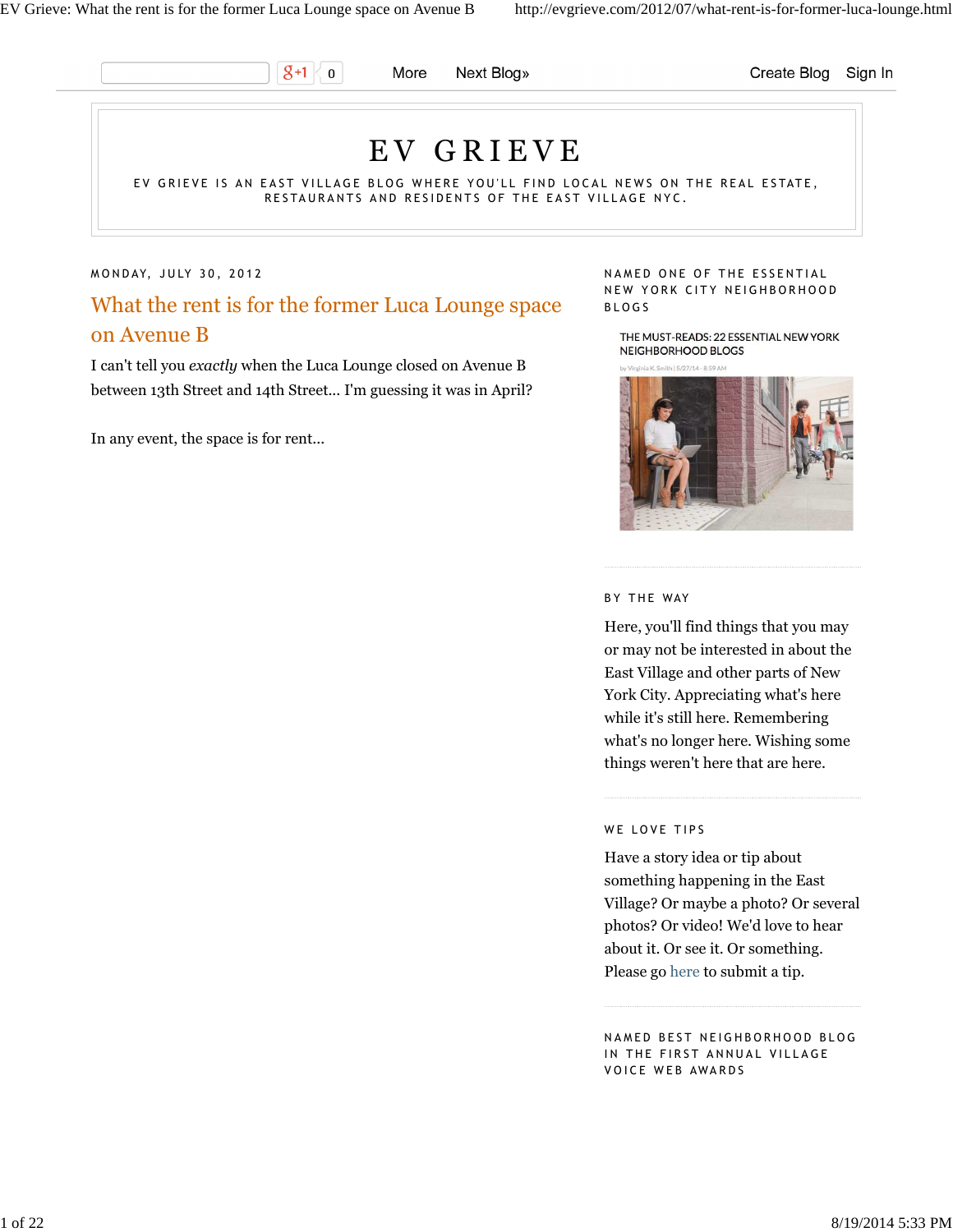

Happened to spot the listing at the Croman 9300 site... and it refers to the Luca Lounge as "legendary" ... which must explain why the asking rent is \$19,995 dollars per month...



### RECENT COMMENTS

Anonymous commented on Yonekichi Now Open And Serving Rice: *Word is born 3:06. I would want to order one with the egg on top, but considering that there are no…*

Anonymous commented on Surprise Police Commissioner Not Big: *graffiti is garbage. it destroys the neighborhood.*

Nyhump commented on Surprise Police Commissioner Not Big: *we all communicate for self affirmation.. i prefer graffiti to egotistical comments everyday…*

Anonymous commented on City Approves Dorm Conversion Plans For: *Wow - what a sea of cynical condescending comments on college age citizens. No pleasing the…*

Anonymous commented on Yonekichi Now Open And Serving Rice: *It's New York City! Things change! Get over it! Or move! Haters! I'll keep my DJ booth on…*

Anonymous commented on At 205 Avenue Where Nypd Stops By: *The dudes are often seen walking around topless on their roof in cloudy weather, as well as walking…*

Anonymous commented on Yonekichi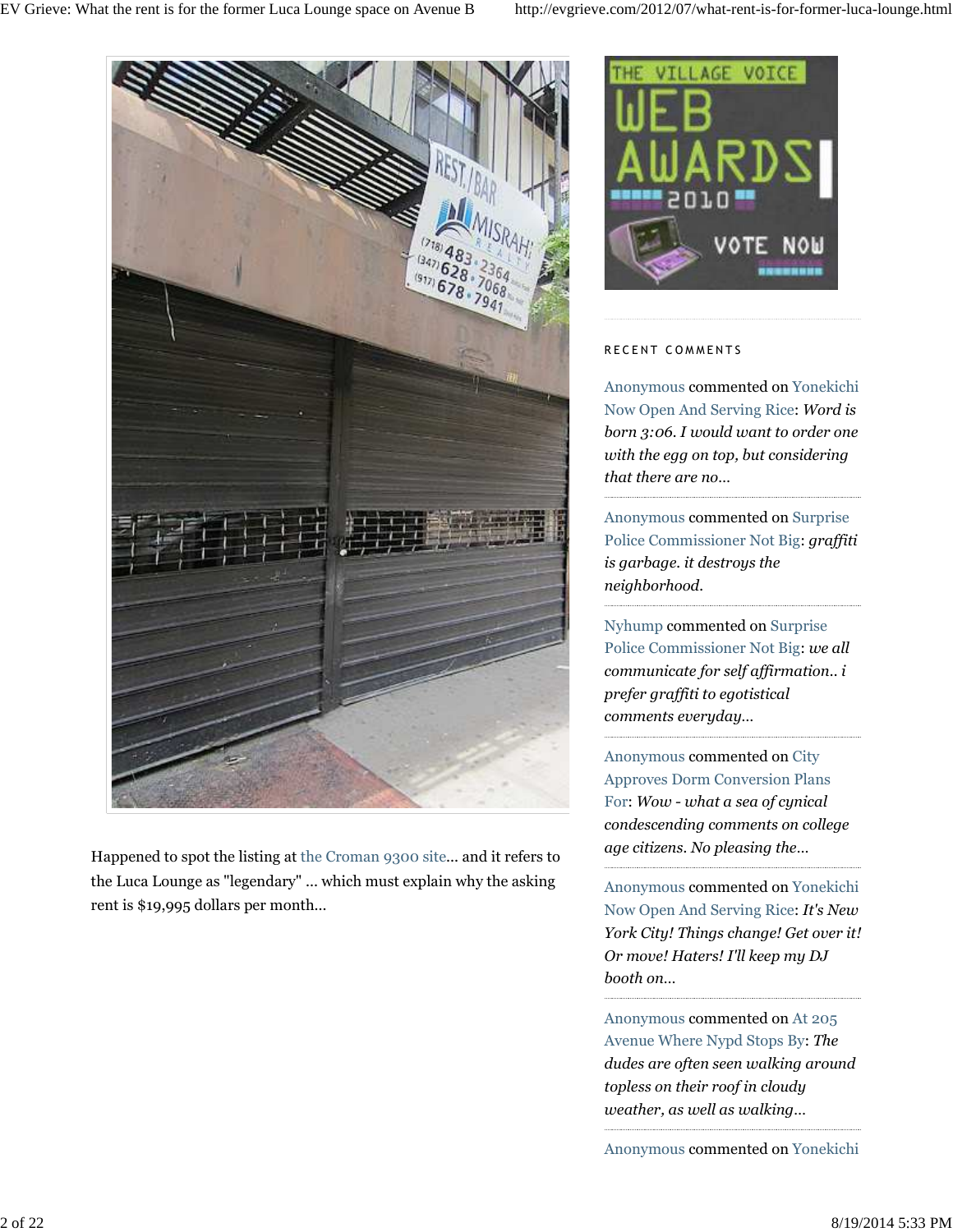

Meanwhile, the Luca Bar remains open on St. Mark's Place...

**C** SHARE ■金配

POSTED BY GRIEVE AT 6:30 AM LABELS: AVENUE B, HIGH RENTS, LUCA BAR

# **2 C O M M E N T S :**

Lista86 said...

Woah...

I worked there for way longer than I'd like to admit, starting shortly after it opened. Sad... It was really something in it's hey-day! Eventually it was overrun with shitty NYU kids demanding Jaeger Bombs and SoCo Lime shots- asking for mozzarella sticks and breaking the toilets. Practically every stinkin' weekend someone would break the damn shitter. Why? Just why?

The original space for Luca (before they took over the laundromat to make the back lounge) is at 220 Ave. B. It's a doggie daycare now- Paws and Relax. Its a great space- took my dog there once, talk about surreal! Same windows, same doors, same garden, lots of dogs.... Crazy...

JULY 30, 2012 AT 3:47 PM

# Anonymous said...

Sad to see it has closed..I always tried to make a stop there when I was in LES. Never understood why these aholes would come into a place and wreck it...

MARCH 3, 2014 AT 4:50 PM

Post a Comment

Now Open And Serving Rice: *I hate when people eat on the stoops because I can't park my CitiBike there!!!*

Anonymous commented on City Approves Dorm Conversion Plans For: *God I wish I could move*

### ↑ Get Recent Comments Widget



## N EITHER MORE NOR LESS ( 2 0 0 6 - 2 0 1 1 )



## SITES OF NOTE

Jeremiah's Vanishing New York The Grumbler Neither More Nor Less Nadie Se Conoce Flaming Pablum The Vanishing City Save the Lower East Side Mosaic Man Trail Runnin' Scared/Village Voice EV Heave New York Shitty City Room New York Observer/Real Estate **STUPEFACTION** BoweryBoogie Jefferson Siegel NEW YORK IN THE 1990's PHOTO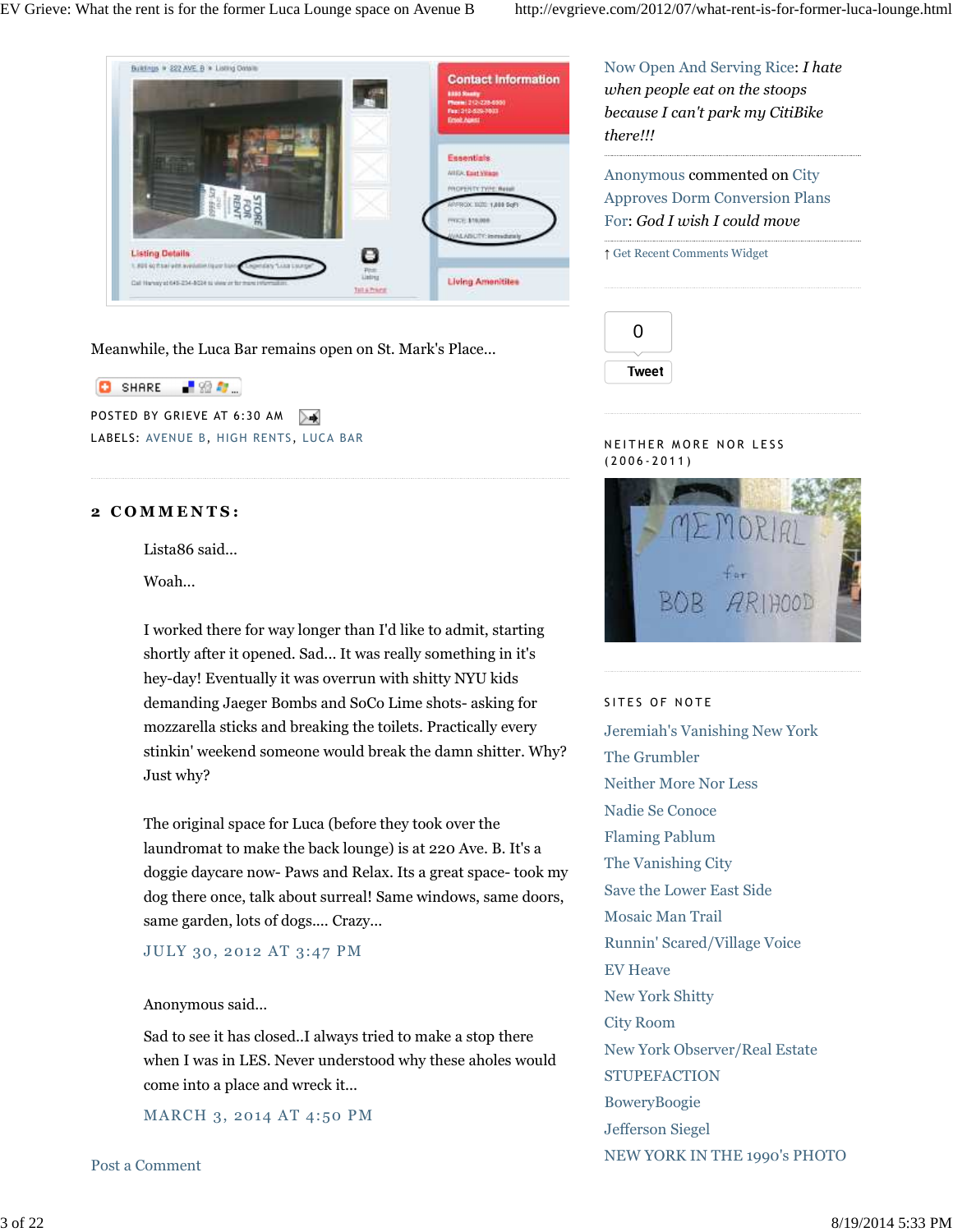| LINKS TO THIS POST                 |      |                   | <b>ARCHIVE</b>                       |  |
|------------------------------------|------|-------------------|--------------------------------------|--|
| Create a Link                      |      |                   | John Kobeck Photography              |  |
|                                    |      | <b>Older Post</b> | Nonetheless (former Esquared)        |  |
| <b>Newer Post</b>                  | Home |                   | The Lo-Down                          |  |
| Subscribe to: Post Comments (Atom) |      |                   | GammaBlog                            |  |
|                                    |      |                   | East Village Radio                   |  |
|                                    |      |                   | Gog in NYC                           |  |
|                                    |      |                   | <b>Tripping With Marty</b>           |  |
|                                    |      |                   | Marty After Dark                     |  |
|                                    |      |                   | Occupy East 4th Street               |  |
|                                    |      |                   | jdx                                  |  |
|                                    |      |                   | NoHo News                            |  |
|                                    |      |                   | <b>Steven Hirsch</b>                 |  |
|                                    |      |                   | Crustypunks                          |  |
|                                    |      |                   | Off The Grid/GVSHP                   |  |
|                                    |      |                   | <b>James Maher Photography</b>       |  |
|                                    |      |                   | <b>EV Transitions</b>                |  |
|                                    |      |                   | NY Through the Lens                  |  |
|                                    |      |                   | The Space at Tompkins                |  |
|                                    |      |                   | NYC the Blog                         |  |
|                                    |      |                   | The Bowery Boys                      |  |
|                                    |      |                   | Twerking Hard in the East Village    |  |
|                                    |      |                   | <b>Hotel Chelsea Blog</b>            |  |
|                                    |      |                   | <b>Ephemeral New York</b>            |  |
|                                    |      |                   | This Ain't the Summer of Love        |  |
|                                    |      |                   | <b>Bank the Nine</b>                 |  |
|                                    |      |                   | The Shadow                           |  |
|                                    |      |                   | The Villager                         |  |
|                                    |      |                   | Curbed                               |  |
|                                    |      |                   | Eater                                |  |
|                                    |      |                   | The Real Deal                        |  |
|                                    |      |                   | Gothamist                            |  |
|                                    |      |                   | Lost City                            |  |
|                                    |      |                   | Forgotten New York                   |  |
|                                    |      |                   | <b>Blah Blog Blah</b>                |  |
|                                    |      |                   | <b>Greenwich Village Daily Photo</b> |  |
|                                    |      |                   | <b>Blog About Town</b>               |  |
|                                    |      |                   | <b>NYC Taxi Photo</b>                |  |
|                                    |      |                   | <b>East of Bowery</b>                |  |
|                                    |      |                   | <b>Scouting New York</b>             |  |
|                                    |      |                   | Nathan Kensinger Photography         |  |
|                                    |      |                   | <b>Fine Blog</b>                     |  |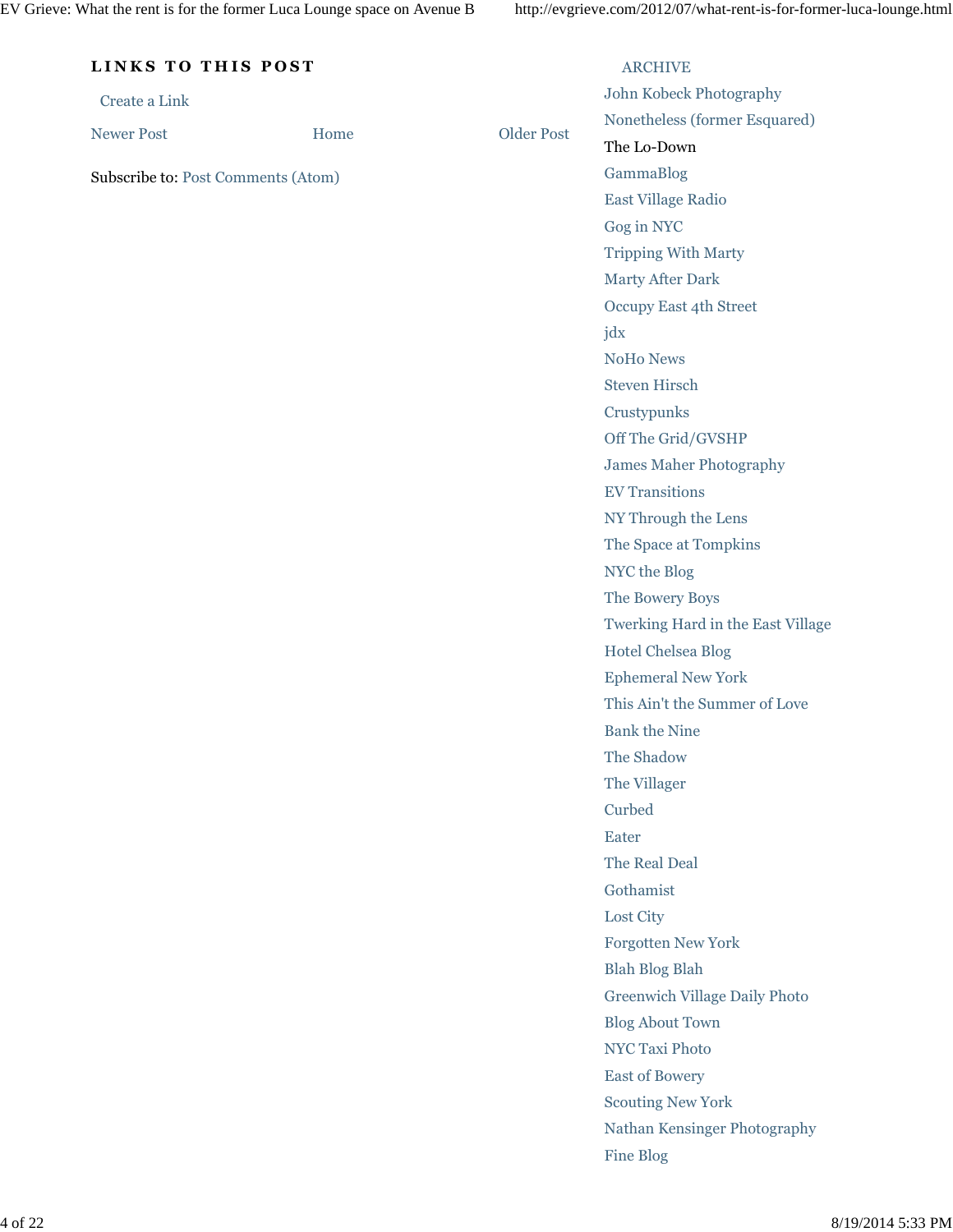Slum Goddess Washington Square Park Patell and Waterman's History of New York Daily Intel Grub Street Melanie Melanie 2 Food Bank For New York City John Penley photo blog East Village Eats Bowery Alliance of Neighbors

### BLOG ARCHIVE

- $\blacktriangleright$  2014 (1715)
- ► 2013 (3189)
- ▼ 2012 (3346)
	- $\blacktriangleright$  December (252)
	- ► November (301)
	- ► October (289)
	- ► September (268)
	- $\blacktriangleright$  August (286)
	- ▼ July (291)
		- Someone stole this dog
		- The Standard East Village is leaking
		- You MAY have to wait until next spring to use a Ci...
		- Have you seen 'Eleanor Rigby'?
		- Today in photos of a fruit plate on Avenue B
		- On the August CB3/SLA docket: Pretty much every Ea...
		- 'Goldfinger' rescheduled for Aug. 23 in Tompkins S...
		- Mama's Food Shop closes after 15 years; 'the commu...
		- This is what a beer distributor on East Second Str...
		- Ways to protect trees and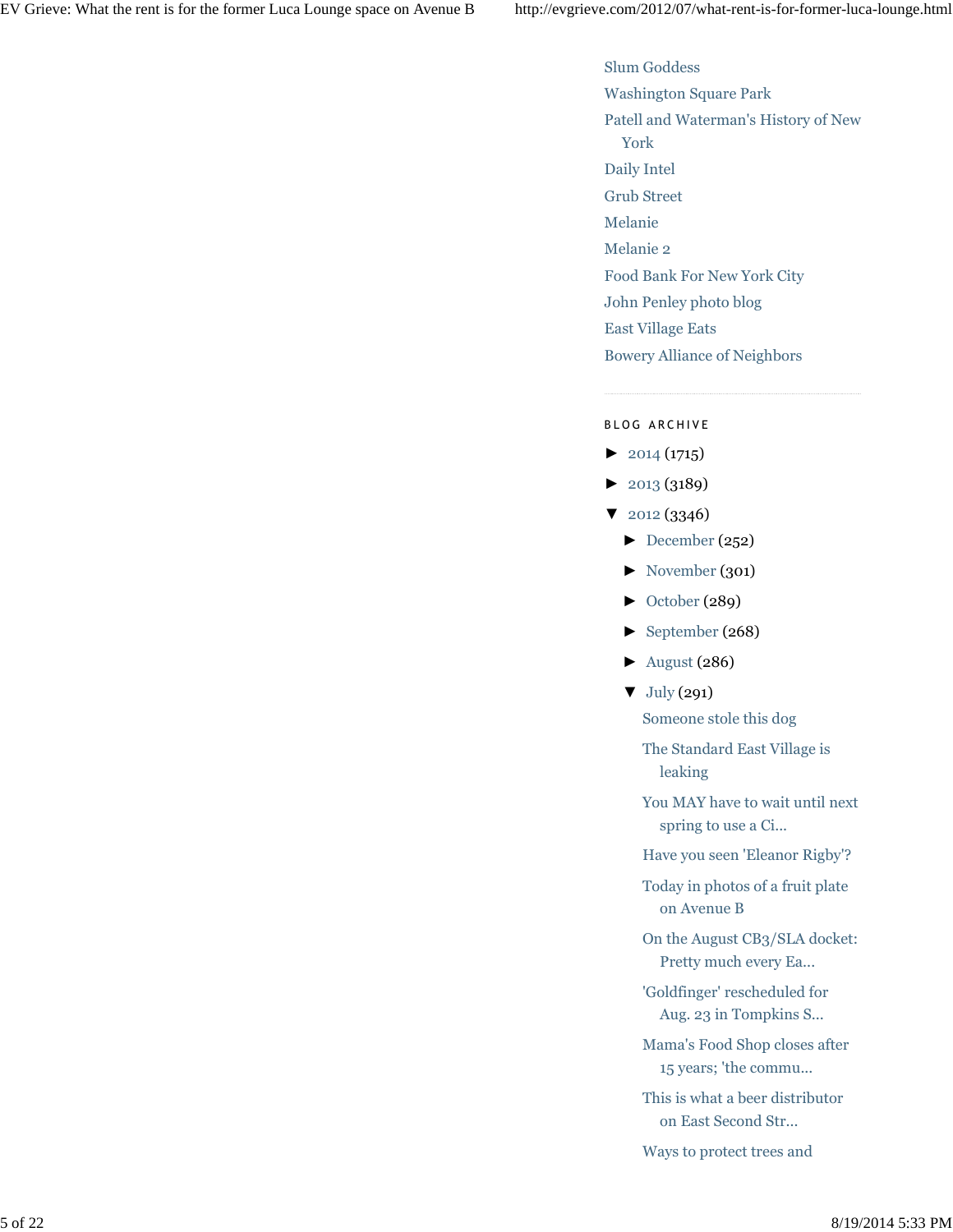flowers in the East Vill...

La Isla has closed for good on East 14th Street

Reader report: bakery-coffee shop in the works for...

Why the New York Marble Cemetery is throwing fancy...

Topless advocate Moira Johnston still making headl...

Reader report: Flood causes damage to under-renova...

Today in Urban Bike Etiquette Signs: 'Stop being a...

What the rent is for the former Luca Lounge space ...

521-523 E. 12th St. sells for \$10.9 million

More noticeble progress at the incoming Ludlow Hot...

Week in Grieview

[Updated] Perhaps the greatest missing bike flyer ...

When the shoe repair shop is closed

(Just another) Saturday night on Avenue A...

Hieroglyphs on Avenue B

Last weekend for Magic Fingers, Old Good Things on...

Noted

Brunch for preservation tomorrow

Free today in Tompkins Square Park: 6th Annual New...

'Garbage' time

Are you missing a bird?

Earlier this morning on East Second Street and Fir...

One more photo of the derecho of the millenium

When we almost lost St. Mark's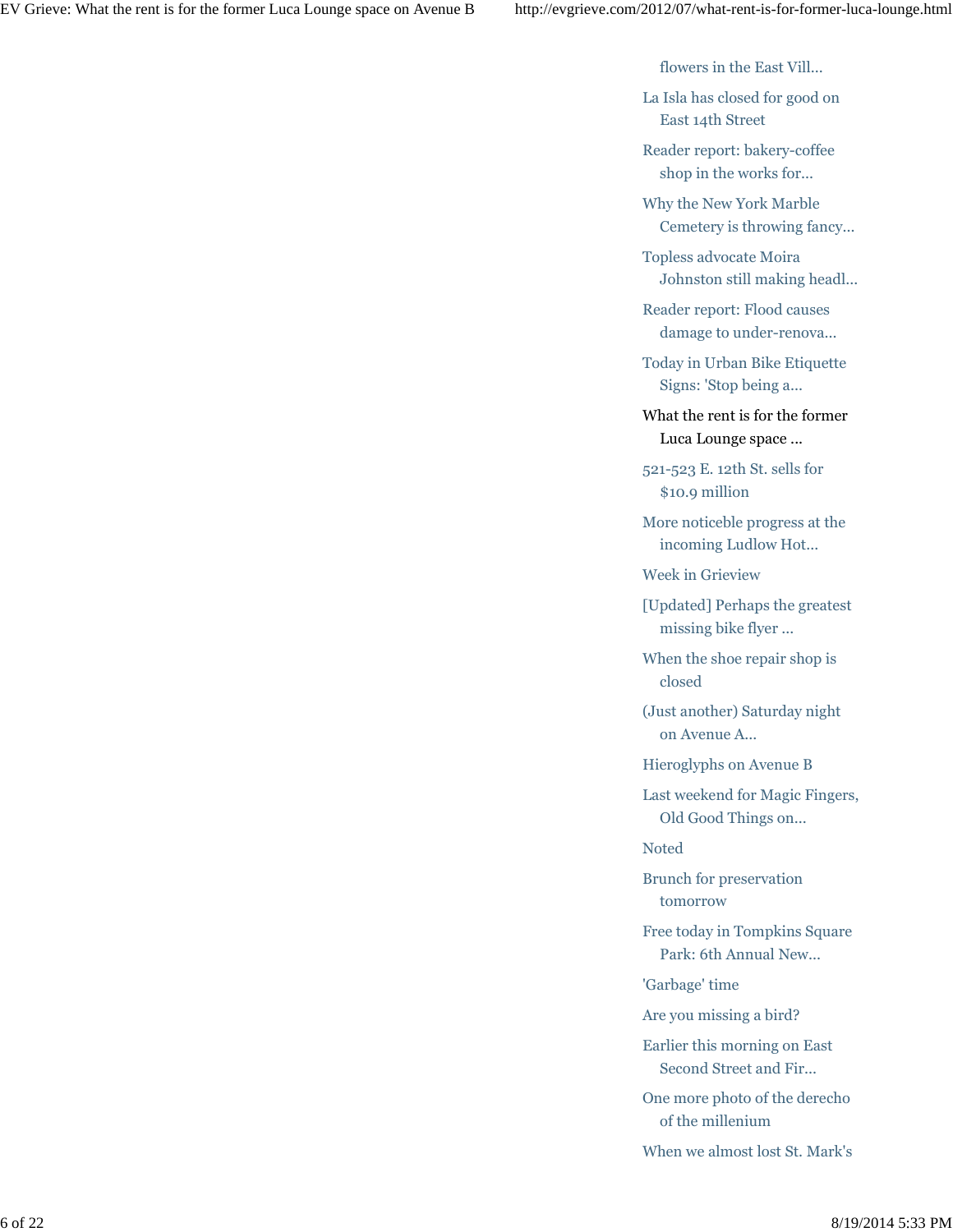Church in-the-Bower...

Bike rentals at Busy Bee

60 hours of Conrad Schnitzler on East First Street...

First of the Tompkins Square Park Riot Reunion sho...

A Mystery Lot slice of life

Posts featuring stuffed animals that we never got ...

Derrrrecho!

Meanwhile, right before the end of the world...

In case you already haven't done so, RUN! HIDE!

Reader report: Potential geyser on East 12th Stree...

More demolition shots from 193 Avenue B

Demolition finally starting at formerly historic c...

More drama at 50-58 E. Third St.; 'heavy construct...

Tenants turn detectives to out short-term rentals ...

Thanks for the Plywood Blogging Portals!

Noted

[Updated] Nicoletta has expanded its delivery zone...

[CANCELED] Free tonight in Tompkins Square Park: 0...

Report: St. Mark's Bookshop crowdsourcing funds to...

Plus, it's difficult to compete with cornhole on t...

Looking at the East Village Brownstone

Revisiting: East 13th Street and 'Taxi Driver'

Clearing out the Bowery Poetry Club; plus, free kn...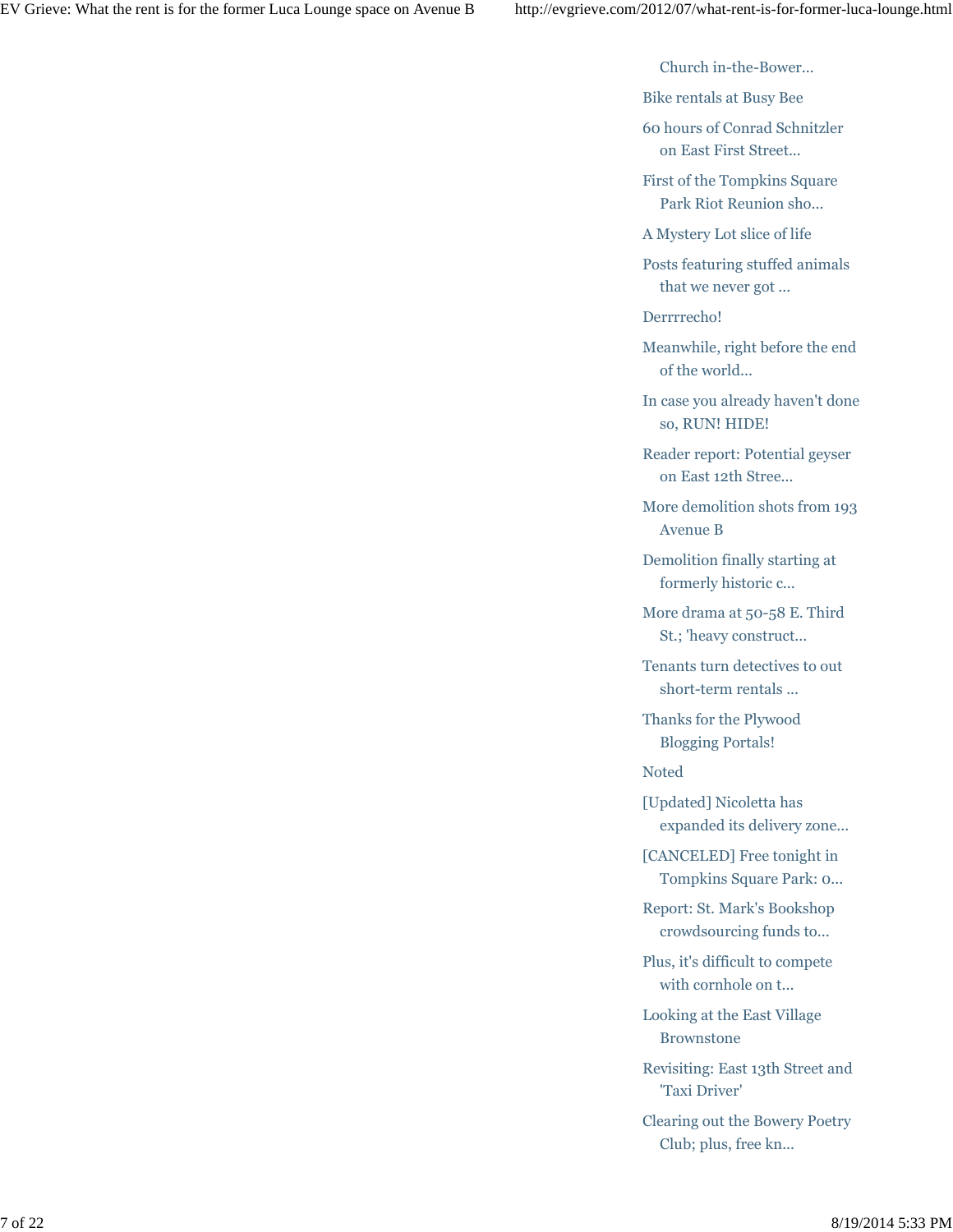Has La Isla closed on East 14th Street? (And we ho...

Outside 170 E. Second St.

Heidi and Extra Place open today on, uh, Extra Pla...

DOT removing bike racks from Astor Place

Paving and peace on East 11th Street

A disagreement on Cooper Square

170-174 E. 2nd St. hits market for \$16.5 million; ...

EV Grieve Etc.: Mourning edition

Incoming construction at the Mystery Lot: A 'night...

Mars Bar underpass now with security cameras

Checking in on the First Avenue bus bulb

A tree grows on East Second Street (on a building)...

Bowery and East First Street in 1938, 1942

Cat on a hot polished concrete ping pong table

'Desperately seeking a dog'

Breaking: Construction starts in the Mystery Lot

'Many opportunities' for new-tomarket Sixth Stree...

First sign of 51 Astor Place above ground

Lucy (and Lucy's) will be back on Aug. 9

And how was your weekend?

Meanwhile, at the East Village IHOP...

EV eatery etc.: Benny's expands on A, gelato signa...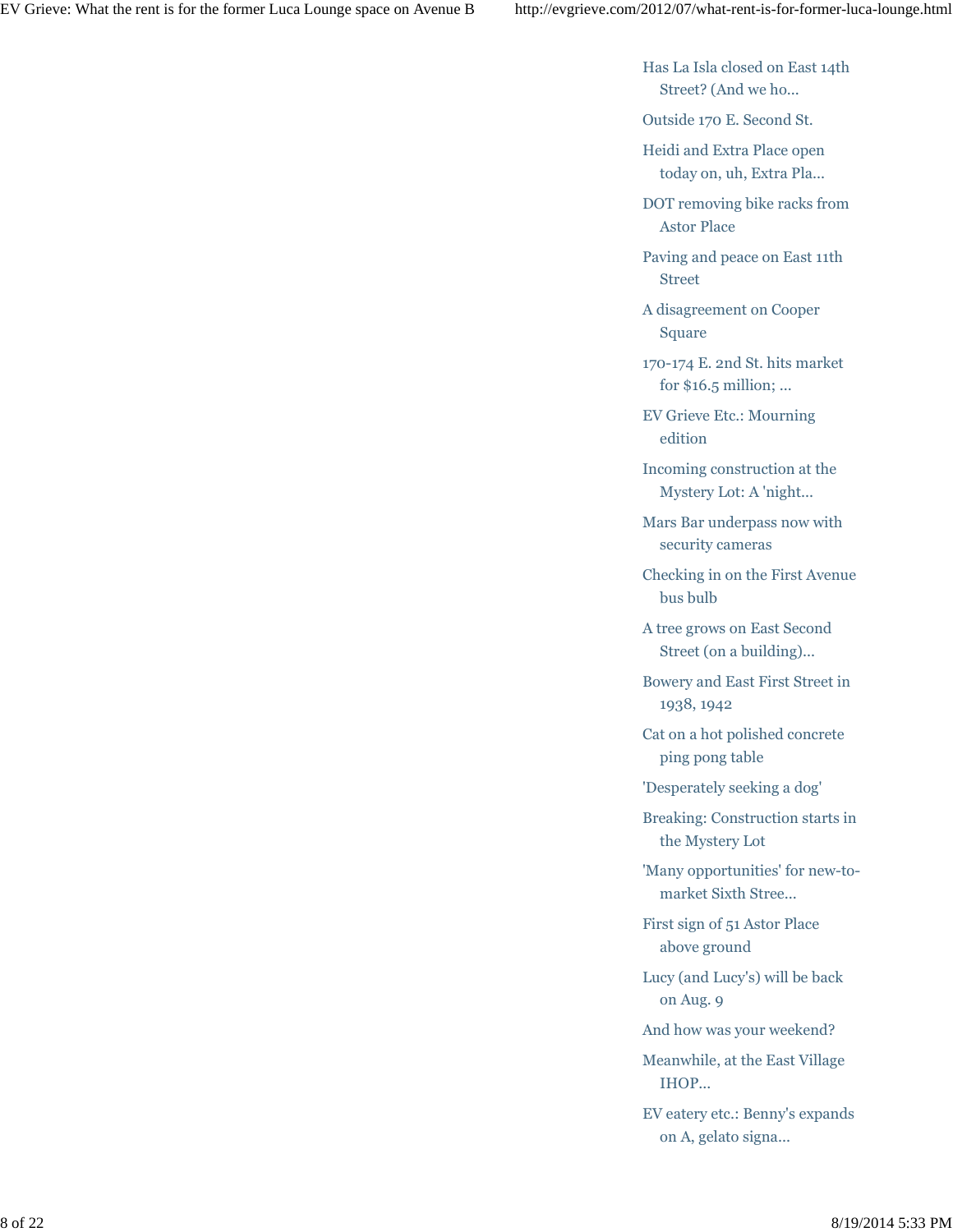## Noted

Today in photos of a Lamborghini with a 'WINNING' ...

Week in Grieview

Someone cut down this tree on East Second Street

The Post are meatheads when it come to \$18 plates ...

This afternoon — 'The East Village Experience'

BRAKING news: EV Lambo is BACK

Earlier today in the fountain in Washington Square...

Silver Man in Union Square

This morning in Union Square

Aiko's finished product on Houston and the Bowery

Noted

Pills 'n' Thrills

This afternoon outside 100 Avenue A

[Updated] Reader report: Fire in the Union Square ...

Report: Stuy Town full of fire code violations

Will people still be able to sleep on the sidewalk...

Cash Mob for the Move tomorrow at St. Mark's Books...

BBQ for B?

Conversations that we kinda wanted to hear

Report: East Village man arrested in 25-year-old c...

Noted

The State seizes Fares Deli on Avenue A

[Updated] Q-and-A with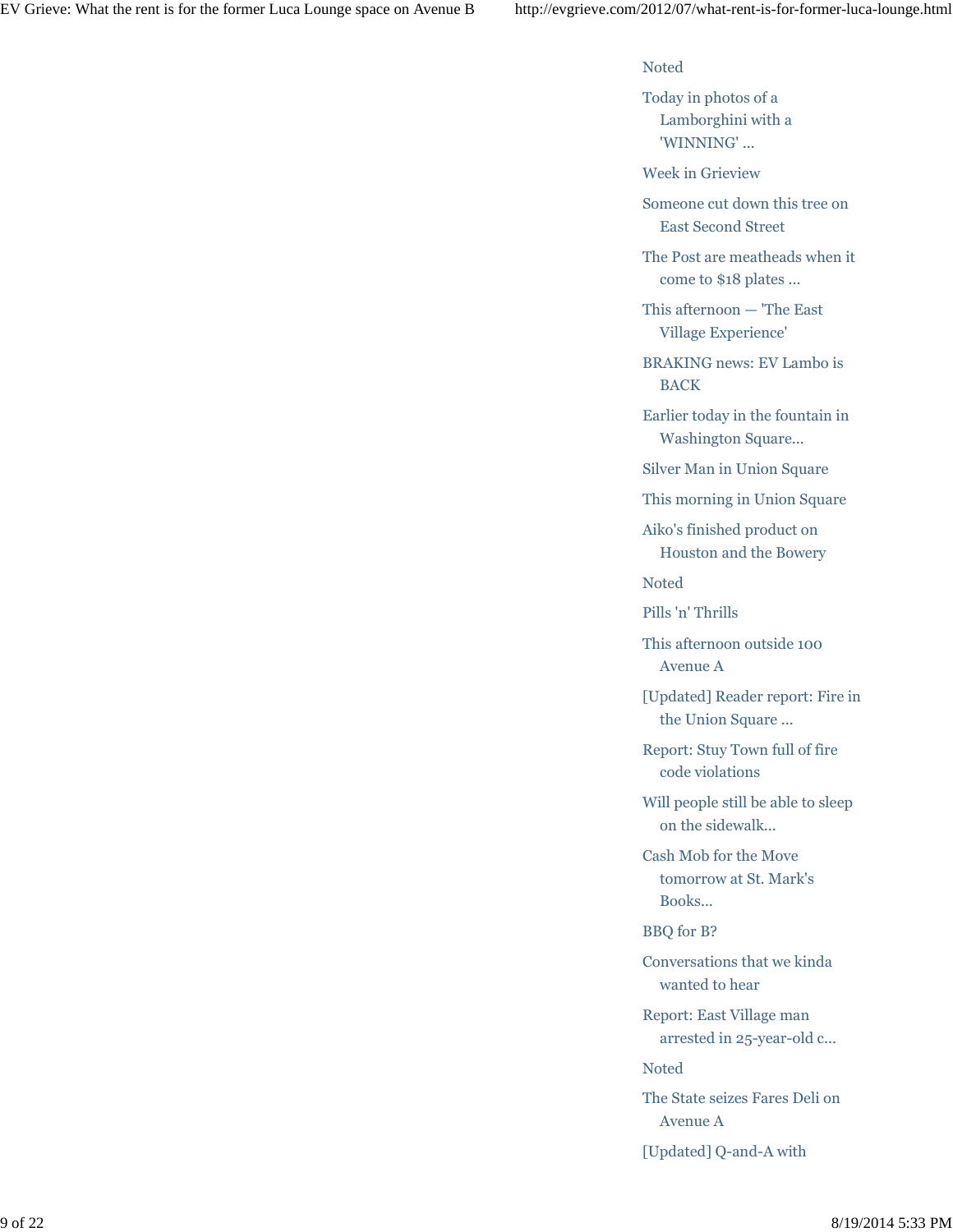Michael Dominic, director o...

All wet?: More about Molecule and the healing prop...

Free tonight in Tompkins Square Park: 'Summer of S...

Dead pigeon on East Sixth Street AC unit still dea...

Anxious moments at Yankee Deli on Avenue C

After the storm: One downed branch in Tompkins Squ...

Trash can fire in Tompkins Square Park

Ben & Jerry's back in the East Village, for one ni...

Storm in the summertime

Checking out the East 11th Street waterfall

It's so hot out that...

Buses, rent, gardens main topics at East Village t...

Jim Power and his Mosaic Trail [Video]

EV Grieve Etc.: Mourning edition

The last days of Bleecker Bob's

Mars Bar closed for good 1 year ago today

David Schwimmer to have his very own Central Perk ...

Gregg Wolf's Bijoux Couture closing tomorrow

This is what an orphaned church facade looked like...

Clearing out the Cozy Lounge

Reader report: Motorcycle accident at Allen and Ho...

Report: M9 service will be restored, expanded

What's left of Aces & Eights is now on the sidewal...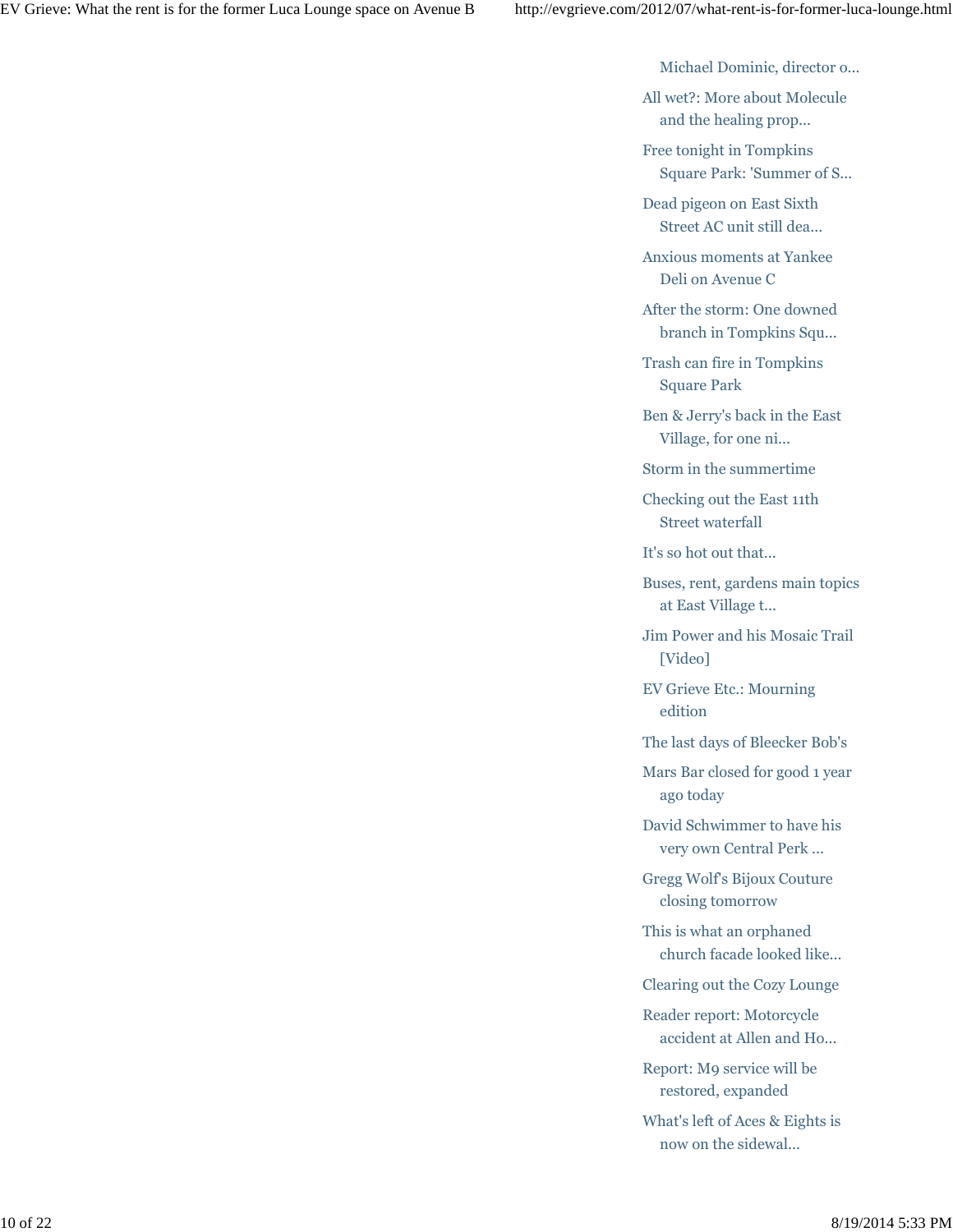Food truck favorites Mighty Quinn's taking former ...

Breaking: Workers unloading markety-looking things...

East Village Town Hall meeting tonight

'One Last Dance' tonight at the Bowery Poetry Club...

The Beagle is closed for renovations

The Townho is for sale

A Good Parking Ticket Samaritan on East 11th Stree...

Report: Citi Bikes launch now happening in August,...

One way to keep rats out of the trash and practice...

Breaking: Chipotle gets new signage on St. Mark's ...

Countdown to City Council vote on NYU's expansion

Anniversaries

A \$4 million 'price break' for Avenue D developmen...

Late summer opening date now for Union Market

35 Cooper Square is looking pretty awesome

The 8 Rs outside the former Cabrini Center

Water cafe now open on East 10th Street

Losing another Mystery Lot

Venus and Jupiter over the Con Ed power station

Dueling Tompkins Square Park signs on Avenue B at ...

Earlier today at Union Square

Shredding it on East 12th Street

Chico's Healthy Choice gates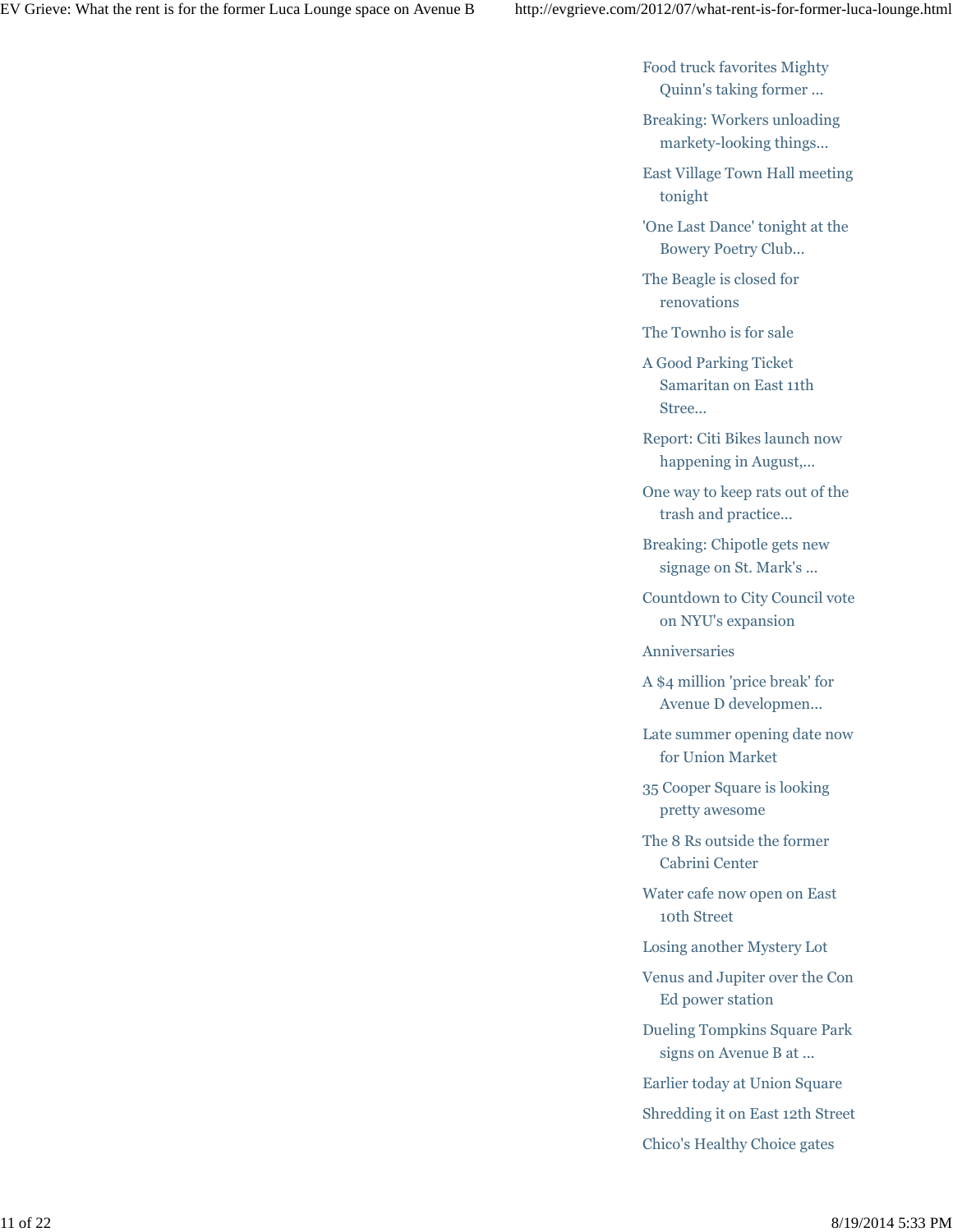2 signs of summer on East 12th Street

East Village Radio celebrates Johnny Thunders, who...

Lick it up

Tonight: 'NYU and the Destruction of New York'

This afternoon in Tompkins Square Park: Miss Guy, ...

Third Avenue is now nice and smooth

7:54 a.m., Avenue A, July 15

Reel around the Fountain

Report: Former Internet millionaire part of 9th Pr...

A warning

Noted

The Dark Knight Razzes

Noted

How you can mend a broken heart

East 11th Street, 11:01 p.m., July 13

A man with both temperance and faith?

A place in the Sun

Bus stoooooooooooooop

All Tomorrow's Parties coming to Pier 36 this fall...

Report: Cop arrested in 9th Precinct gun theft

The best East Village bar that no one goes to

You now have more (warning) time to cross the Bowe...

Here's Arabella 101 on Avenue D

Here's what the Bea Arthur Residence will look lik...

New business opens

Harley Flanagan on the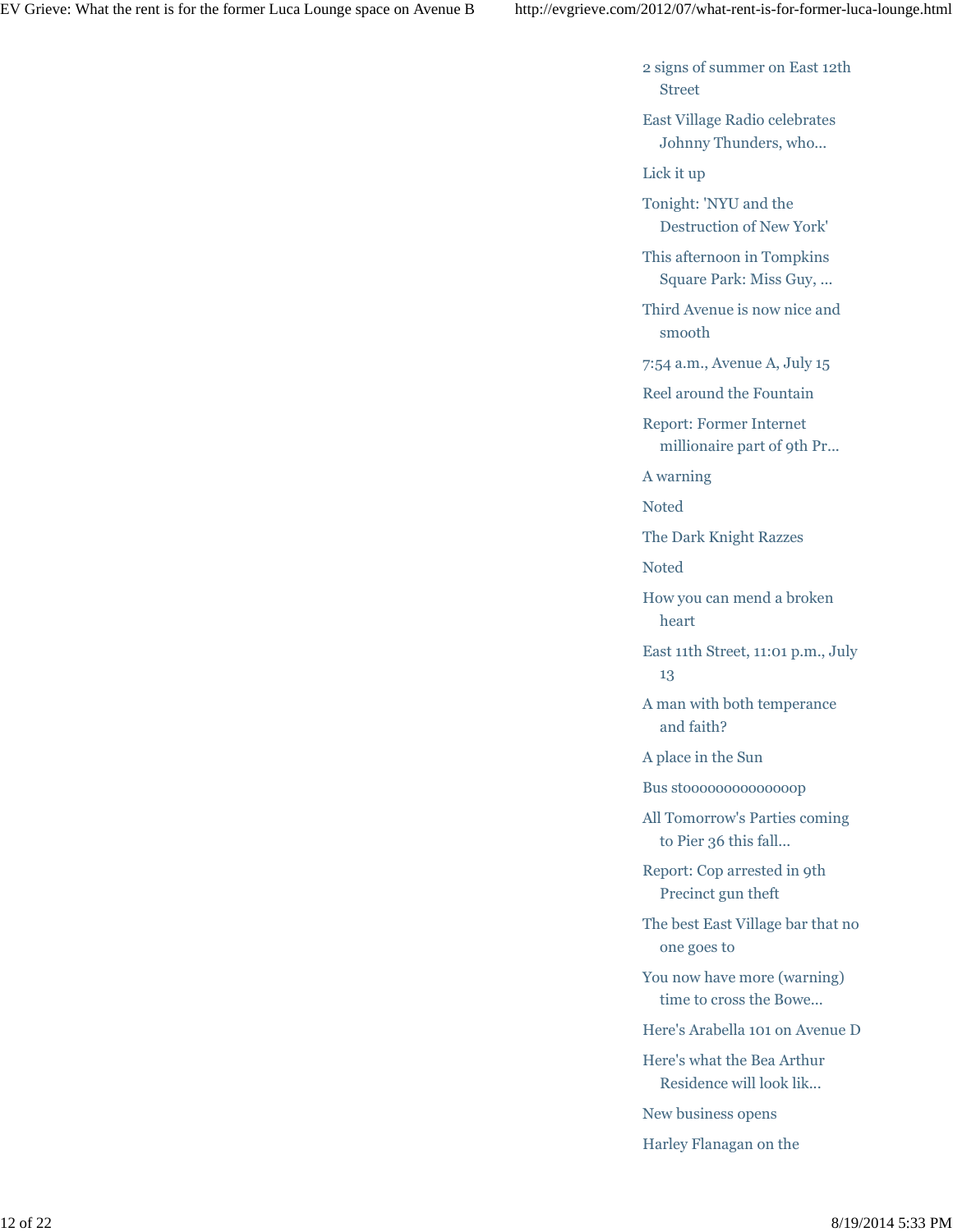Cro-Mags melee at Webster H...

The great Alphabet race

Free bagels this evening on Avenue C!

At the Citi Bike demonstration in Tompkins Square ...

This man's dogs need help

Cabrini conversion under way

The New York Times profiles Ben Shaoul

Croxley Ales looking to expand on Avenue B

The baby spires of St. Brigid's

[Updated] Chloë Sevigny has a buyer for her East 1...

Development still planned for 75 First Ave.

Another public meeting to discuss Open Road Park

Free tonight in Tompkins Square Park: Wes Anderson...

Man on a ledge, sort of

EV Grieve Etc.: Mourning edition

City doesn't allow enough time for this woman to s...

Your chance to give the Citi Bikes a whirl tomorro...

An Aiko Houston/Bowery Mural Wall progress report

Urban Party Etiquette sign circa 2012 East Village...

Dog etiquette signs are getting more colorful, tre...

Beyond Sushi is now open on East 14th Street

Too early for the woo

A 'chug n' shred burner' for the afternoon

Are you missing an orange bike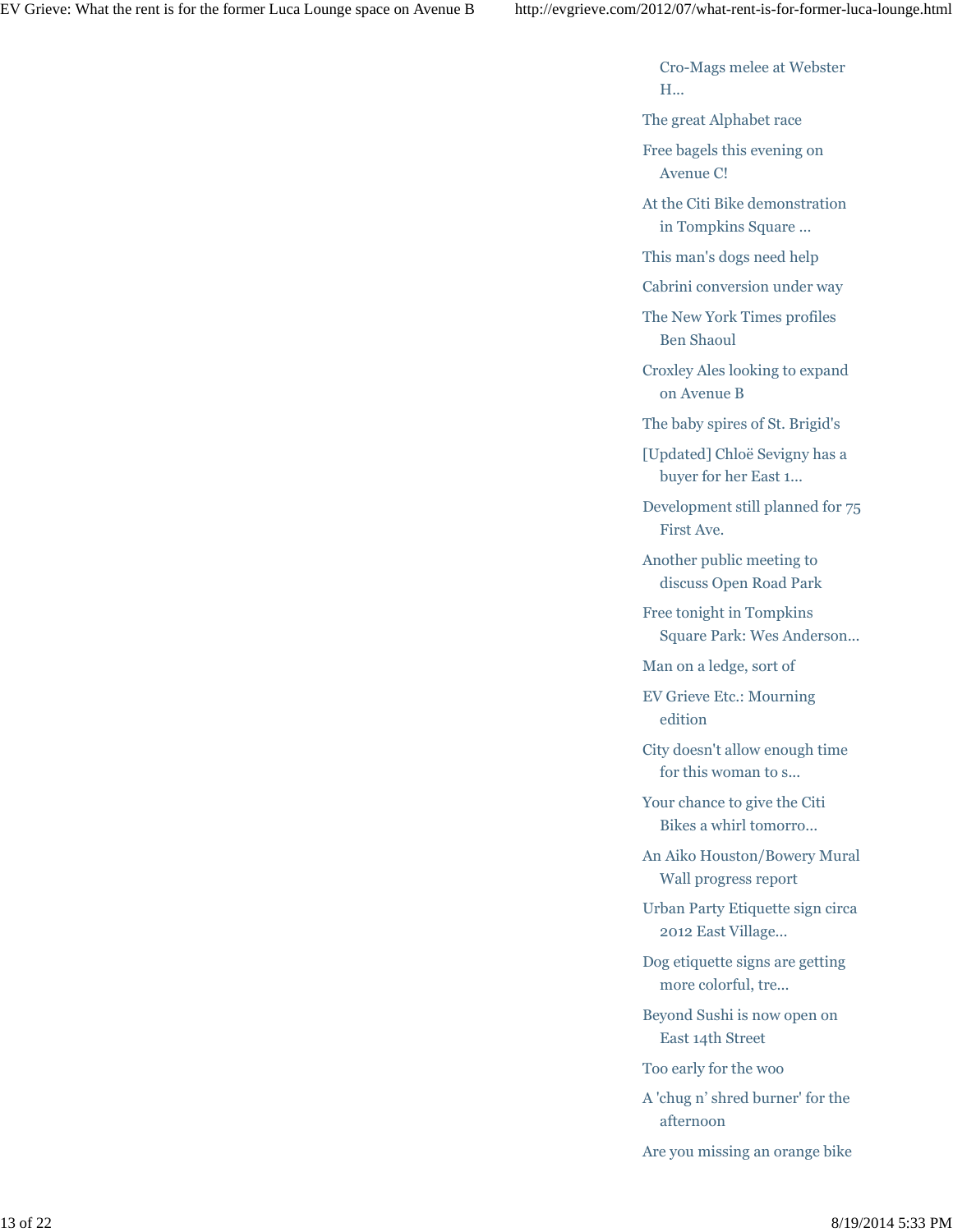from Tompkins Squar...

Abandoned 13th Street building becoming the Bea Ar...

Navigating the Mars Bar underpass at 21 E. First S...

Looking at the former Lakeside Lounge

Reader report: Organic market taking over former K...

St. Brigid's now has front steps

Prune returns from summer break

'Milling' about on Avenue B, and towing cars

Budding Second Avenue sinkhole now out of the runn...

111 St. Mark's Place is for sale

Aiko's stencil art on the Houston/Bowery Mural Wal...

Claim this land!

The Wayland plans to expand on Avenue C

The Meatball Factory looks rather closed

Noted

Wine bar aiming to take over former Furry Land Pet...

Inside the new Nevada Smiths, featuring 2 life-siz...

'Endless Brunch' will live on when the Sunburnt Co...

Week in Grieview

'Bernie Williams' is missing [Updated: RETURNED HO...

Keeping cool in Tompkins Square Park

More on the Cro-Mags stabbing at Webster Hall Frid...

Having a barrel of fun on East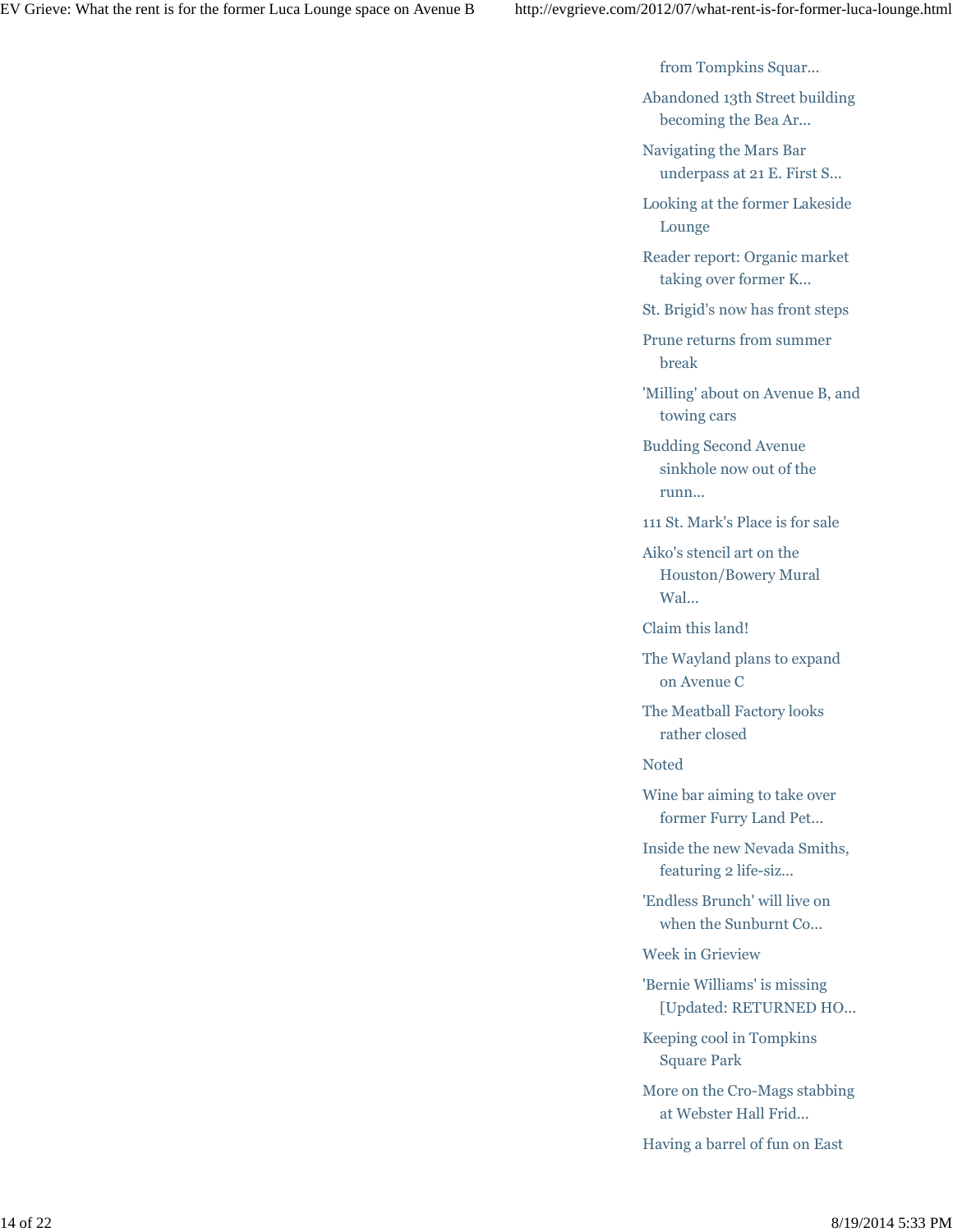14th Street

Sunset on East 11th Street

Today in photos of rats looking out of a sewer gra...

Siggy's Good Food opens tonight on Elizabeth Stree...

Cooling centers

Exclusive: It will be hot today

A lonely job

Aiko in progress

This morning under the Steve Jobs tree in Tompkins...

[Updated] Reader reports: Stabbing shuts down Webs...

Developing: Mary Help of Christians Catholic Churc...

Soundtrack for your Ratstravaganza

People are pretty much just mocking Verizon's brow...

The Houston/Bowery Mural Wall is ready for Aiko's ...

Can Shooting a Movie in this Heat Make an Actor Sw...

Because it has been a few days since we posted any...

Closing sale continues at Magic Fingers, Old Good...

Nicoletta will start delivering pizzas if you live...

Claim: Building that houses Odessa Cafe and Bar on...

Bob Holman on the future of the Bowery Poetry Club...

The Villager tours the Economakis mansion on East

2 potential sinkholes to watch this summer

Hot Wax

...

2 East Village street scenes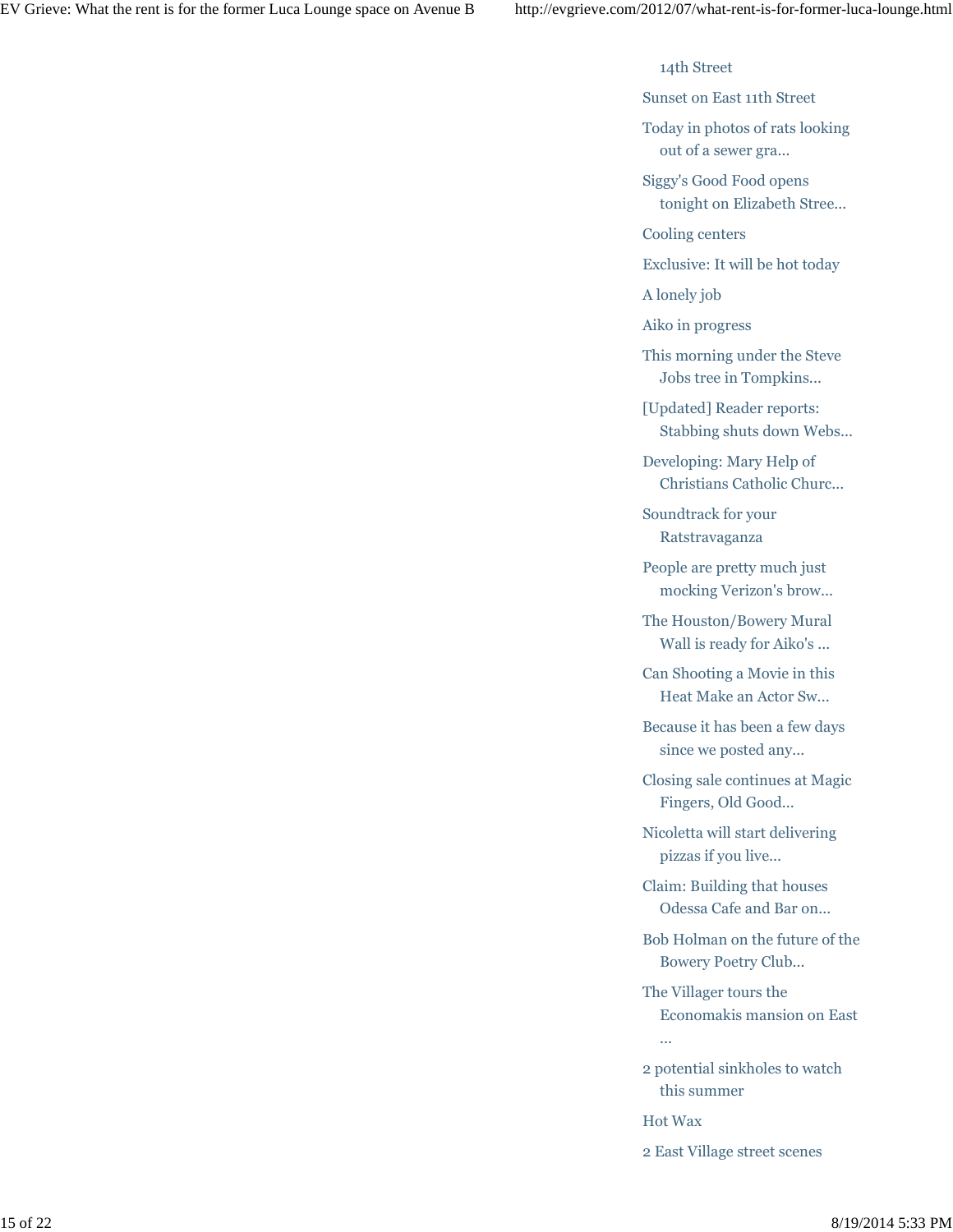involving the Joe Str...

This is what a beauty salon on First Avenue looked...

Can a Movie Set Ruin Your Weekend?

Painting over the Houston/Bowery Mural Wall

This afternoon in Tompkins Square Park

Selling price for 50-58 E. Third St. — \$23.5 milli...

[Updated] Sunburnt Cow closing for renovations; go...

Something is happening at the former Kate's Joint ...

Putting a dent in the July 4 celebration

Signs of renovation life at 100 Avenue A

Temporary sunroof for 154 Second Ave.

You may 'Exit Through The Gift Shop' tonight for f...

The CBGB Festival starts today; and please don't p...

Lucky Cheng's now promoting new Times Square locat...

7-Eleven now hiring on IHOP Way East 14th Street

The hell with the West Side and Hudson River

Independence Day

Confirmed: Bowery Poetry Club closing for renovati...

Hopping on the Kiss train

Despite holiday, it is not a fucking slow news day...

Report: State turns off the gin taps at Gin Palace...

This is what happens when a mannequin plays with f...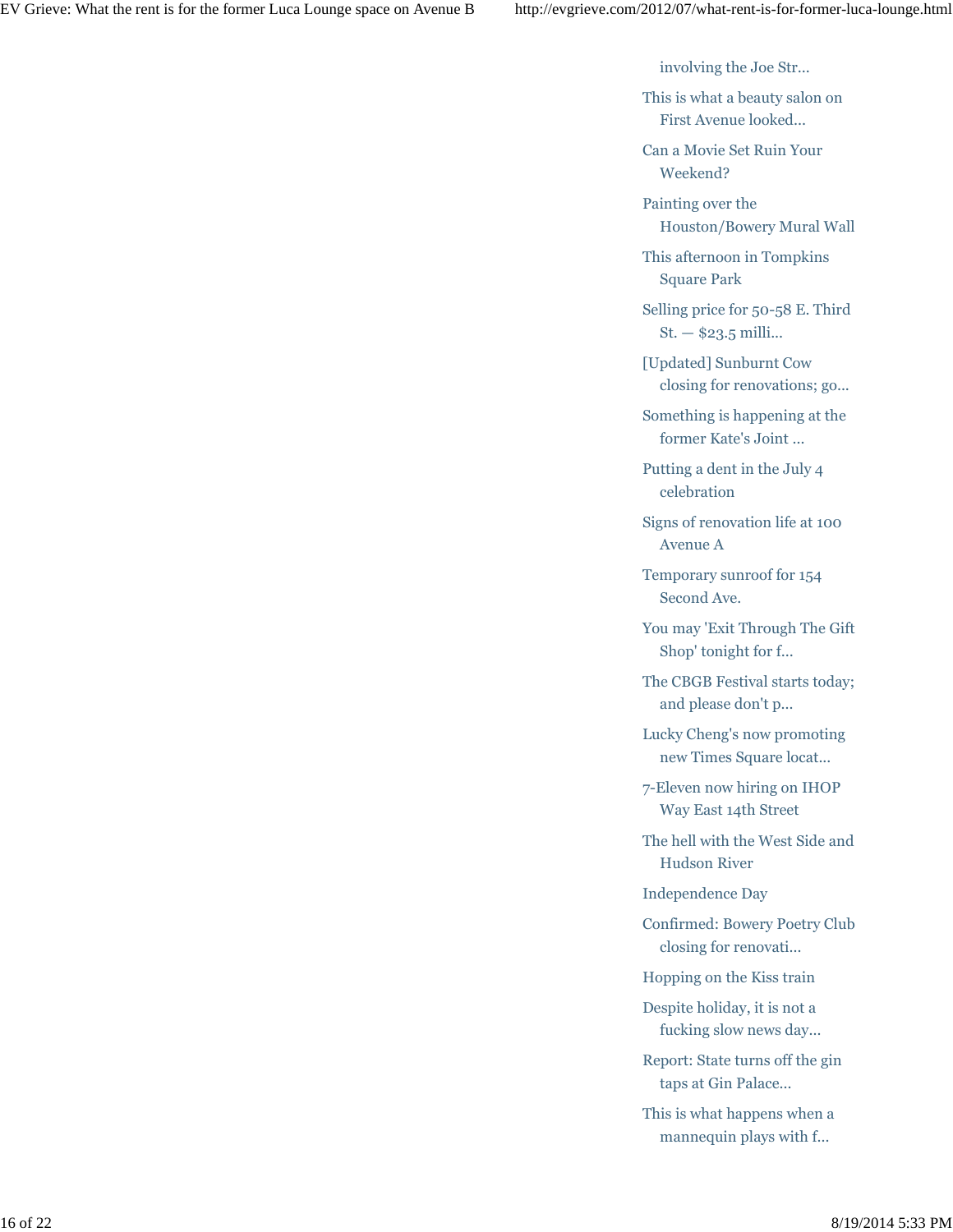Aiko is next artist to take on the Houston/Bowery ...

DOH temporarily closes Tuck Shop on East First Str...

The Houston/Bowery Mural Wall plays starring role ...

EV Grieve Etc.: Mourning edition

Advocate for East Third Street buildings moving to...

Is Duane Park in the Bowery Poetry Club's future?

Mourning continues at Mystery Lot

Looking at new lodging options in Tompkins Square ...

Back to work on the Seventh Street sinkhole

Forcella aiming for a sidewalk cafe on the Bowery

Noted

Kiss alive II

Here's Jugger-nut at the Bowery Poetry Club

Noted

Report: St. Mark's Bookshop looking for a new, sma...

Kiss alive

Reader looking for more information about an accid...

Did it seem like a lot of people were moving this ...

East Village reeling over breakup of Tom Cruise an...

New East Village Hotel may eventually look like a ...

Downtown Auto space now for rent on the Bowery

AC KOs Iconic Hand Rolls opening weekend

Some convenience for Third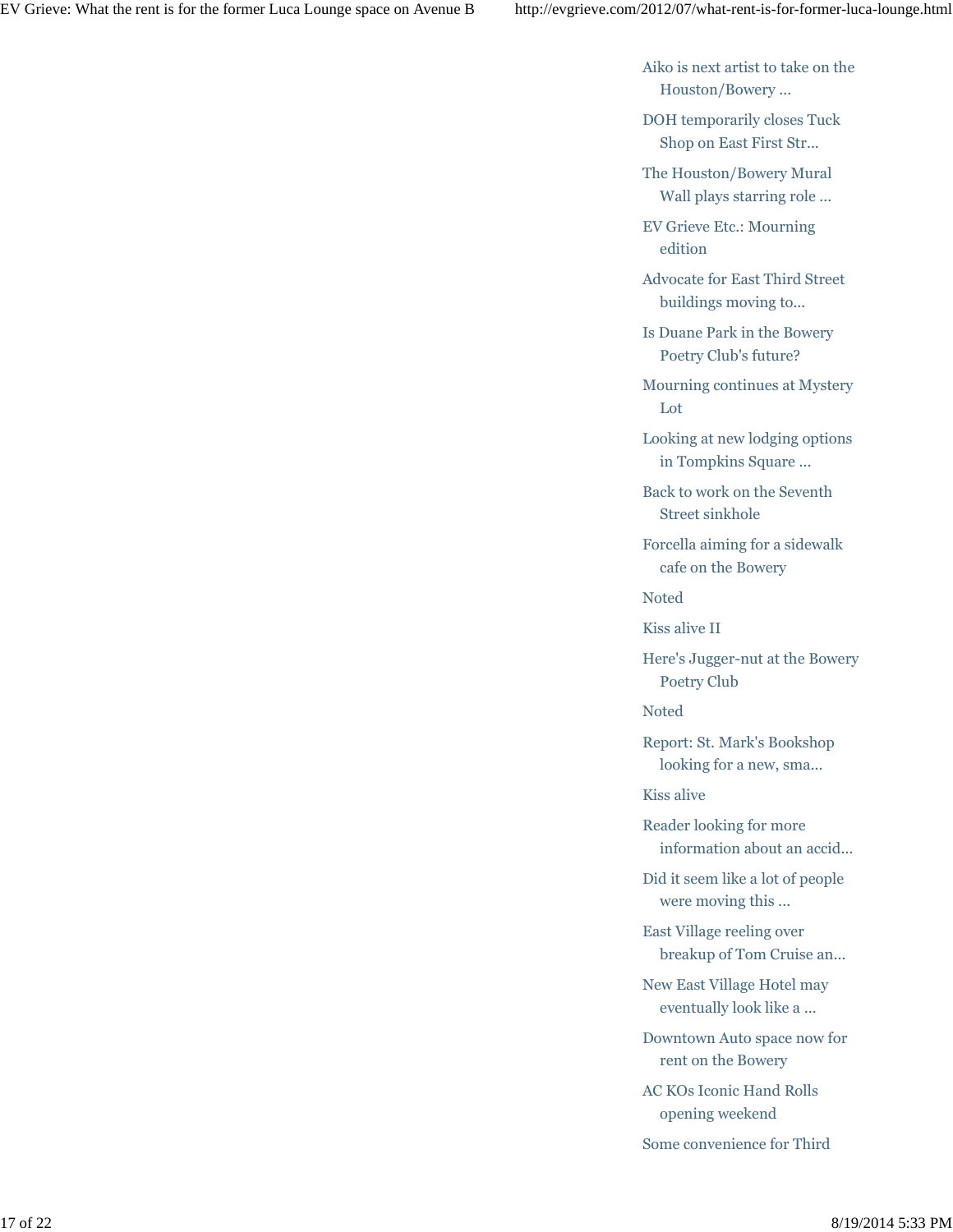Avenue shops

Report: Cab slams into the Staples on Broadway; 8 ...

A Kiss for a Kiss

Hot dogs to adopt in Tompkins Square Park

Week in Grieview

Dog adoption today in Tompkins Square Park

Trash relations

Yesterday in Tompkins Square Park

- $\blacktriangleright$  June (279)
- $\blacktriangleright$  May (315)
- $\blacktriangleright$  April (237)
- ► March (283)
- ► February (261)
- $\blacktriangleright$  January (284)
- $\blacktriangleright$  2011 (3657)
- ► 2010 (3044)
- ► 2009 (2490)
- ► 2008 (1382)
- $\blacktriangleright$  2007(8)

# POPULAR POSTS



[Updated] There is a woman who has been walking around the East Village topless

NSFW if you keep scrolling In the past two weeks, multiple readers have sent us emails asking if we had seen a woman walking around the ne...



Updated] Female diner decides to go topless last night at Verso

A story from the heatwave. At Verso last night, two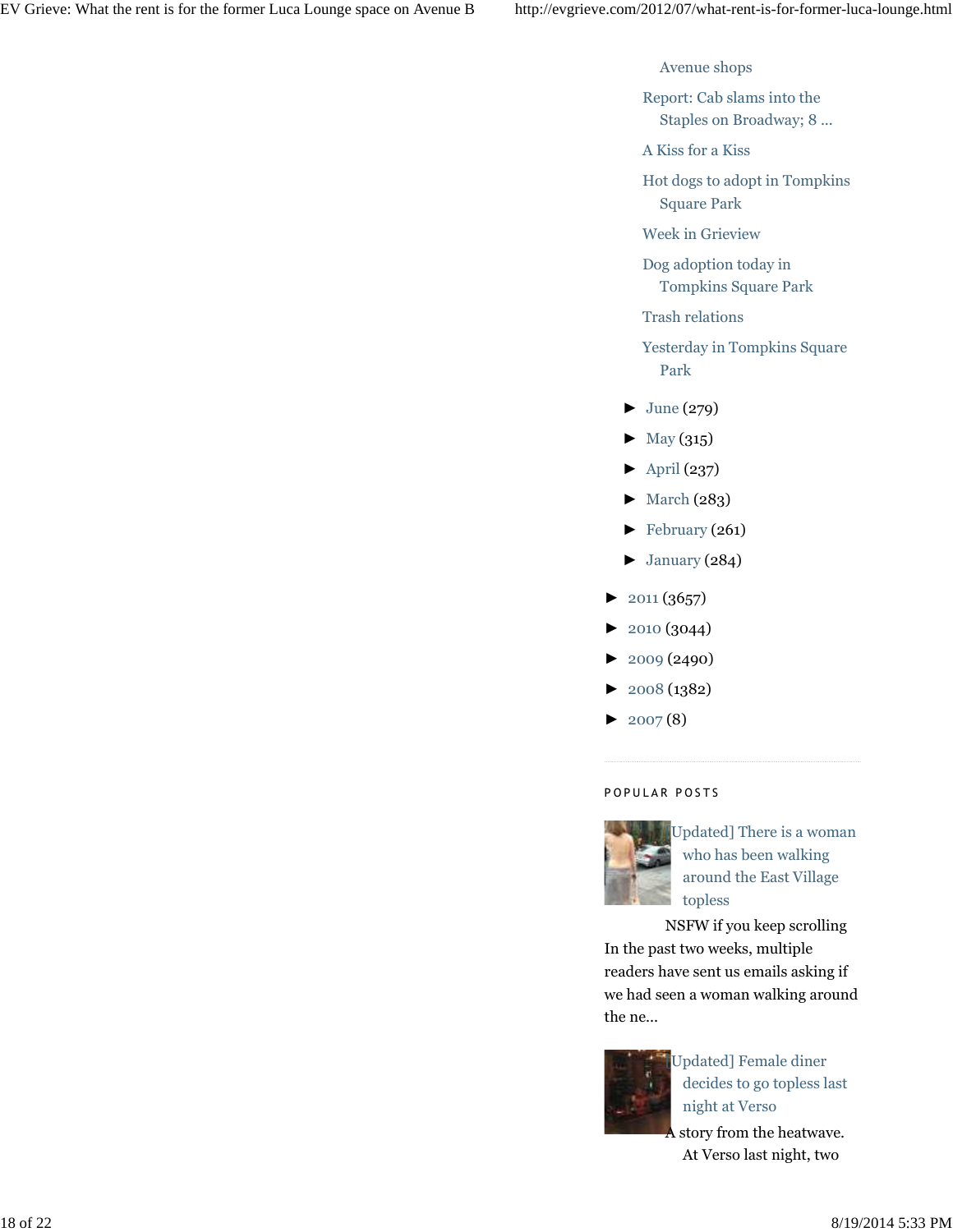diners entered the Italian bistro on Avenue C and East Eighth Street ... the female ...



[Updated] RIP Maggie Estep

Photo from October 2013 by Marissa Molnar via Facebook ] Word is spreading that Maggie

Estep , the writer-poet-performance artist and a...



# A Google Glass Feast

Here's a story coming from Feast , the one-plusyear-old restaurant on Third Avenue near East

13th Street. Feast has enjoyed positiv...



scene from yesterday morning over on East Sixth Street, where David Schwimmer is apparently

moving into a newly created mansion ... some...



Exclusive: East Village Radio is signing off after 11 years; final day of broadcasting is May 23

[ Image via ] East Village Radio , the 11-year-old Internet radio station with a tiny storefront studio on First Avenue, is shutting down...



Outrage over total demolition of historic East Sixth Street townhouse

few weeks ago, we pointed out the ongoing

demolition at 331 E. Sixth St. , described in a real-estate listing this way: " this home w...

# P LES Jewels

'hoto from 2011 by Bob Arihood ]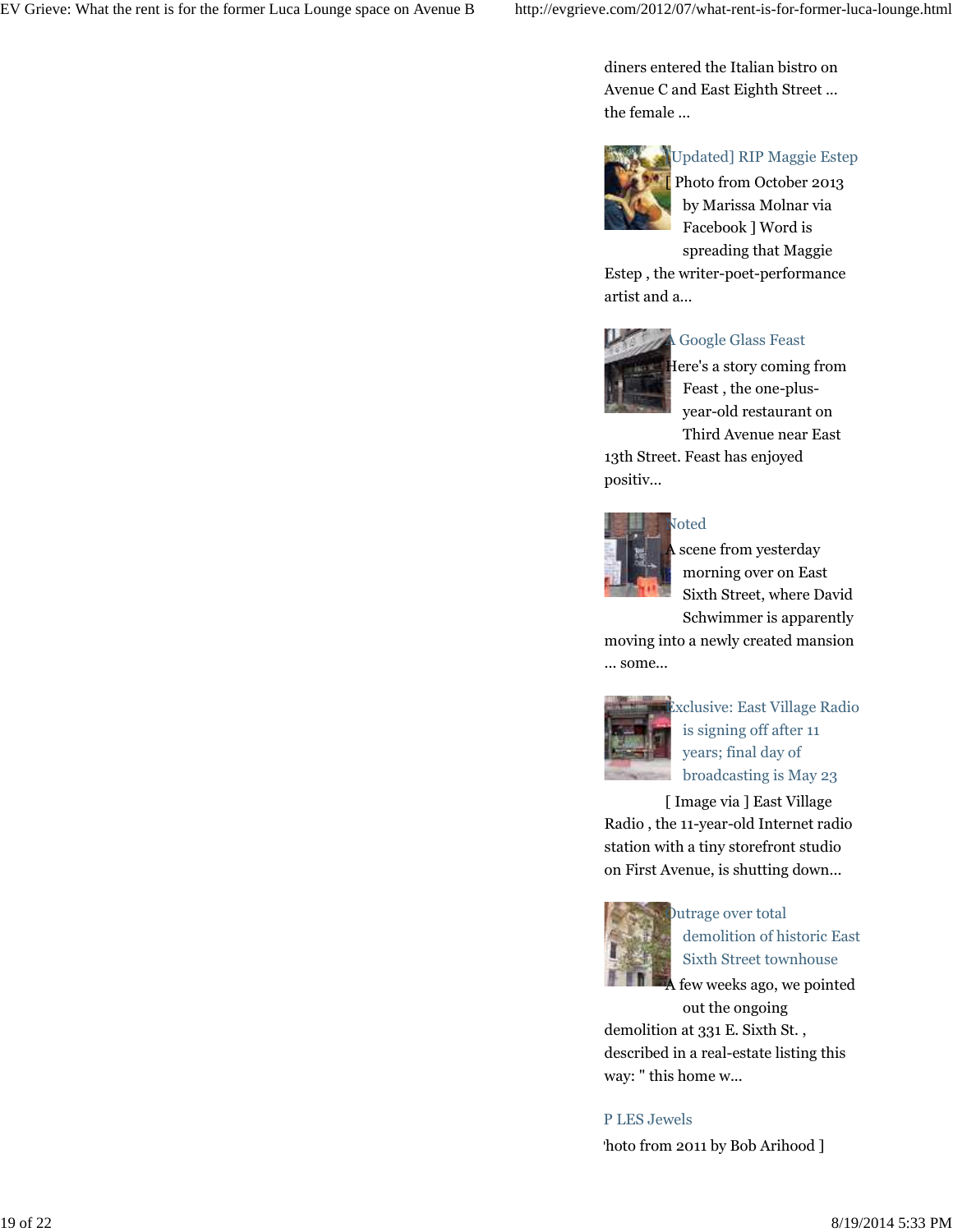

Word is circulating in Tompkins Square Park today that LES Jewels, a familiar figure in the neighborho...



# Updated] The Joe

Strummer mural is gone [ Bobby Williams ] [ Via an EVG reader ] The iconic Joe Strummer mural that

has graced the side of Niagara on East Seventh Street and ...



Updated] Milady's closes for good after tomorrow night Word is spreading on Twitter that Milady's , the

well-worn neighborhood bar and restaurant on Prince Street at Thompson, closes for go...

#### EV GRIEVE ELSEWHERE

The Huffington Post Gothamist Gawker Grub Street Curbed Eater Racked *The Villager* The Real Deal *Columbia Spectator*

CONTACT INFO

Try grieve98 at gmail dot com

#### CONTRIBUTORS

Blue Glass Bobby Williams Crazy Eddie Dave on 7th Derek Berg James Maher jdx Michael Sean Edwards Shawn Chittle Stacie Joy The Long-Lost Intern of EV Grieve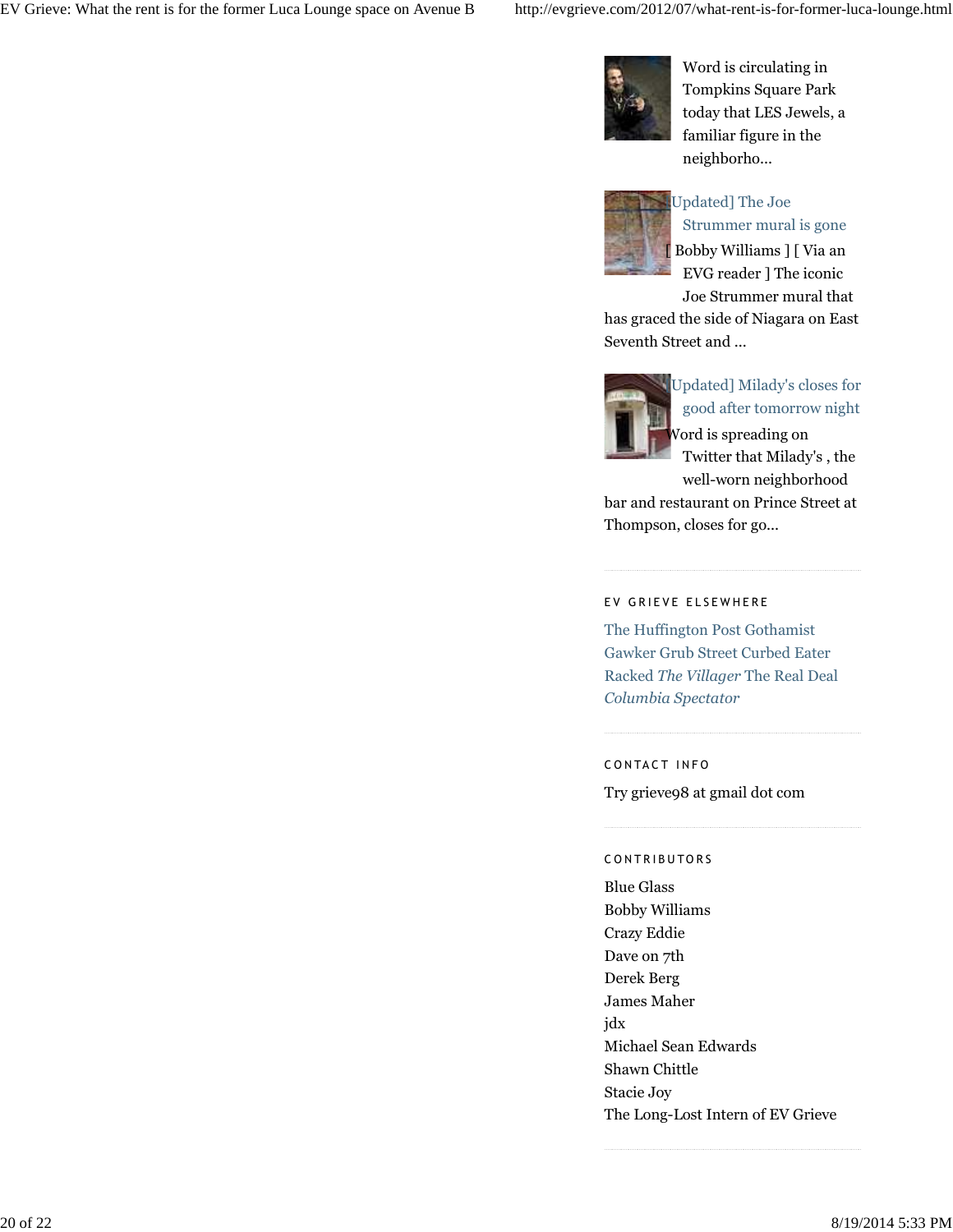HERE AND NOW

## SUBSCRIBE NOW



## FACEBOOK BADGE



Create Your Badge



E V